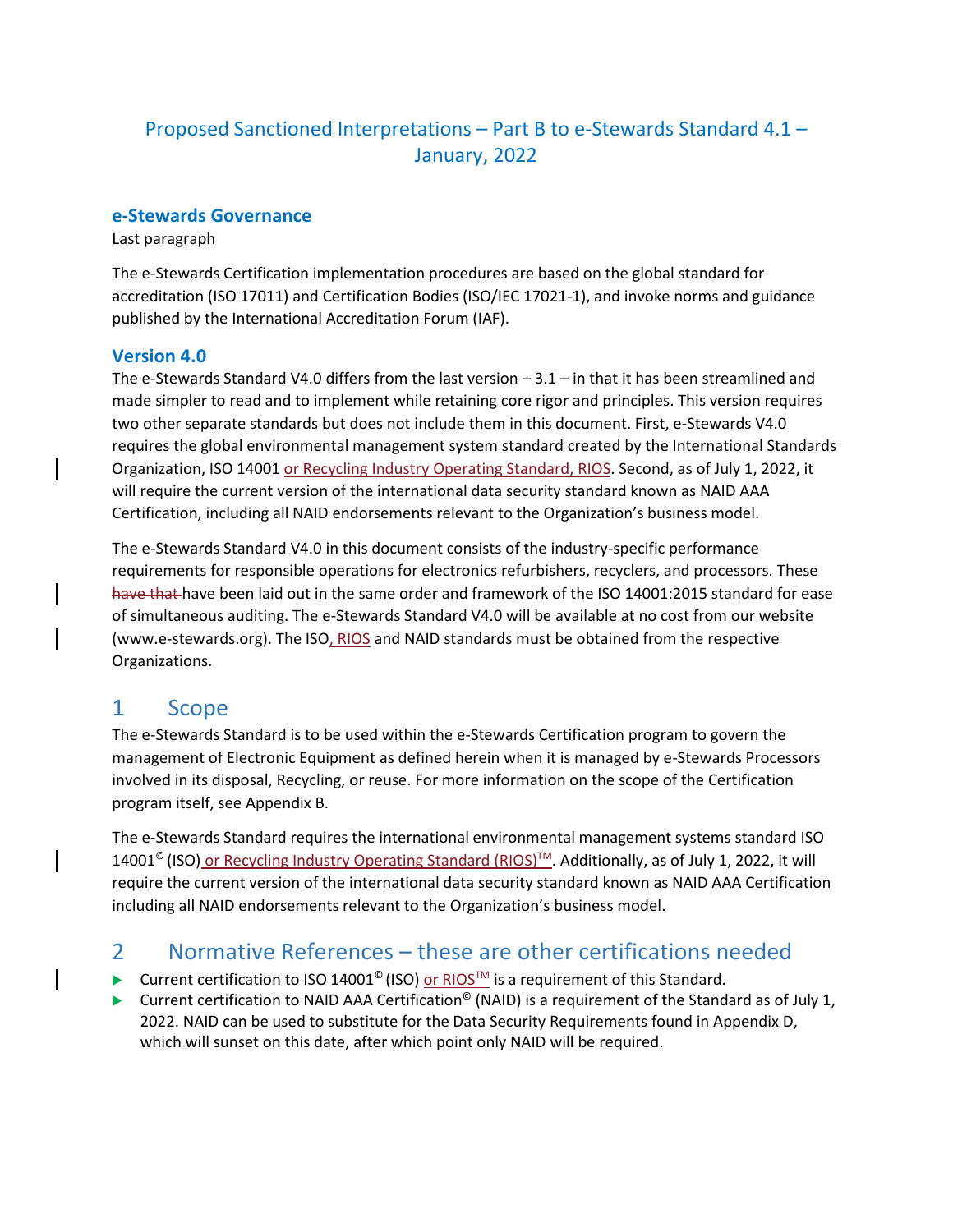# 3 Terms & Definitions

For this document, the verbal forms found in ISO 14001 section 0.5 and the definitions given in ISO 14001 section 3.0 apply, unless they are superseded by the definitions below.

## **3.46 Stewardship Management System (SMS)**

The Organization's internal system for managing its plans and processes in order to achieve intended results and to foster Stewardship. The SMS is governed by the e-Stewards standard, including its documented scope [Section 4] and integrates NAID AAA, ISO 14001 or RIOS, and any other applicable standards to which the Organization is certified.structured around ISO 14001.

## 8.3.1 Potentially Hazardous Processing Technologies (PHPTs)

If the Organization uses one or more PHPTs, they shall expand their Industrial Hygiene program to include the following:

- a) Testing & Monitoring Protocols In addition to the requirements listed in b) through f) below, the Organization shall ensure that:
	- 2) All laboratory analyses are performed by an ISO 17025 accredited laboratory or a nationally accredited laboratory; and

# **APPENDIX B: ADMINISTRATIVE RULES, POLICIES, AND PROCEDURES**

The following requirements apply to all e-Stewards Organizations/Processors:

### **a) General**

e-Stewards Certification is a voluntary, third-party certification system available to companies and institutions operating Processing facilities for Electronic Equipment. Organizations shall be either concurrently audited and certified to ISO 14001© or RIOS™ and the NAID AAA Certification© (NAID AAA Certification is required as of July 1, 2022) or already be certified to these prior to e-Stewards Certification. Only Organizations that have been certified by an accredited e-Stewards Certification Body and that have signed a valid License Agreement with the e-Stewards Program Administrator may be recognized as certified e-Stewards Processors. These companies are listed definitively on the e-Stewards website, found at www.e-stewards.org.

# **APPENDIX C: REQUIREMENTS FOR e-STEWARDS CERTIFICATION BODIES AND ACCREDITATION BODIES**

The following requirements apply to approved accreditation bodies (ABs) and certification bodies (CBs) that are performing audits and certifying e-Stewards Processors in accordance with the e-Stewards® Standard for Ethical and Responsible Reuse, Recycling, and Disposition of Electronic Equipment and Information Technology© Version 4.0 and subsequent transitions to the 4.0 Publication Series. The e-Stewards Certification Program relies on global standards for accreditation bodies (ISO 17011) and





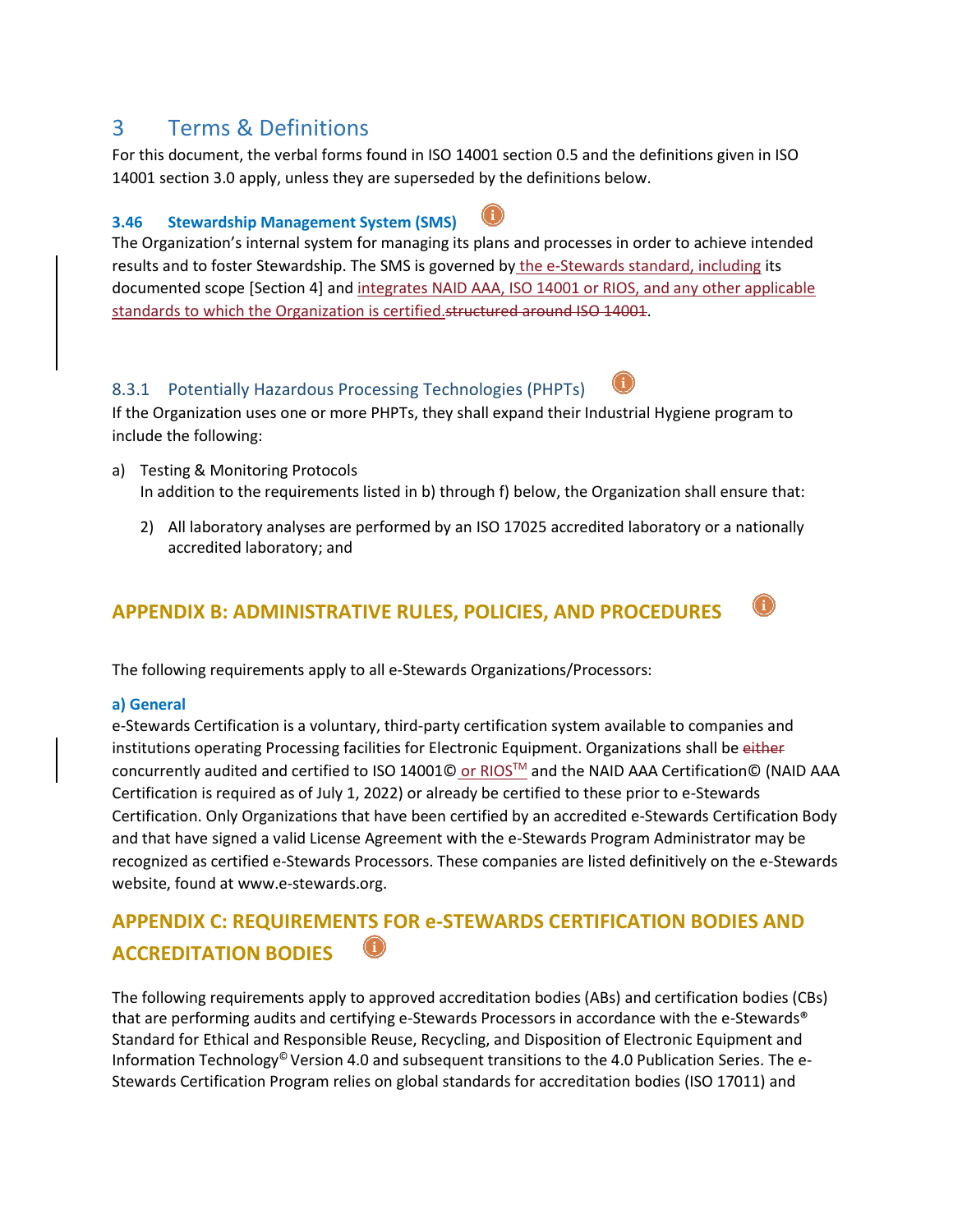certification bodies (ISO/IEC 17021-1) and includes additional requirements published by the International Accreditation Forum (IAF).

#### **a) Accreditation of Certification Bodies**

The e-Stewards Program Administrator requires that any CB operating within the e-Stewards Certification program must demonstrate initial and ongoing satisfactory performance. Satisfactory performance is defined by adherence to the e-Stewards accreditation requirements, as well as additional performance measures defined by the e-Stewards Program Administrator as documented in this Appendix and applicable Sanctioned Interpretations.

The following are likely to constitute unsatisfactory CB performance:

4) The CB has been suspended by an approved AB for nonconformity with ISO 14001, RIOS or nonconformity to any industry-specific standard (e.g. TL 9000, AS9001) more than once within three years; and/or

#### **c) Client Applications to CBs for e-Stewards Certification and Scope of Certification**

Organizations may provide a range of Processing services that must be understood and considered by the CB during the preparation of a quotation for auditing, certification, and subsequent audit planning. Applications which are provided and received by CBs shall specifically require information needed to identify the scope of services/activities provided by each Organization, relative to the Standard, in order to determine which Processing facilities [Appendix B, letter d)] and Ancillary Sites [Appendix B, letter d)] are both eligible for and required to be included in the e-Stewards Certification.

Therefore, at a minimum, Organizations must provide CBs with the information listed below, as well as any additional information required by the CB:

- 11) Any current ISO 14001 certification or RIOS certification by an ANAB-accredited CB, or a CB accredited by an IAF-member accreditation body; and
- 12) Any current ISO 45001 (or BS OHSAS 18001 until migration period has ended) certification. NOTE: Certification to these-this standards is not an e-Stewards program requirement.

#### **d) Audit Person-Days and Audit Planning**

#### Paragraphs 3 and 4

Organizations shall be either separately or concurrently audited to ISO 14001 or RIOS unless already certified to one or both of theseit. If the Organization is not yet certified to ISO 14001 or RIOS, the CB shall require the Organization to either first become ISO 14001 or RIOS certified by an IAF member accreditation body or shall quote certification to ISO 14001 or RIOS in conjunction with e-Stewards Certification, separately or via an integrated audit in accordance with IAF MD11.

If the Organization requesting e-Stewards Certification services is currently ISO14001 or RIOS certified, the CB shall quote the initial e-Stewards Certification audit for no fewer days than would be required for an ISO 14001 or RIOS audit of the same Organization. Subsequent (surveillance and recertification)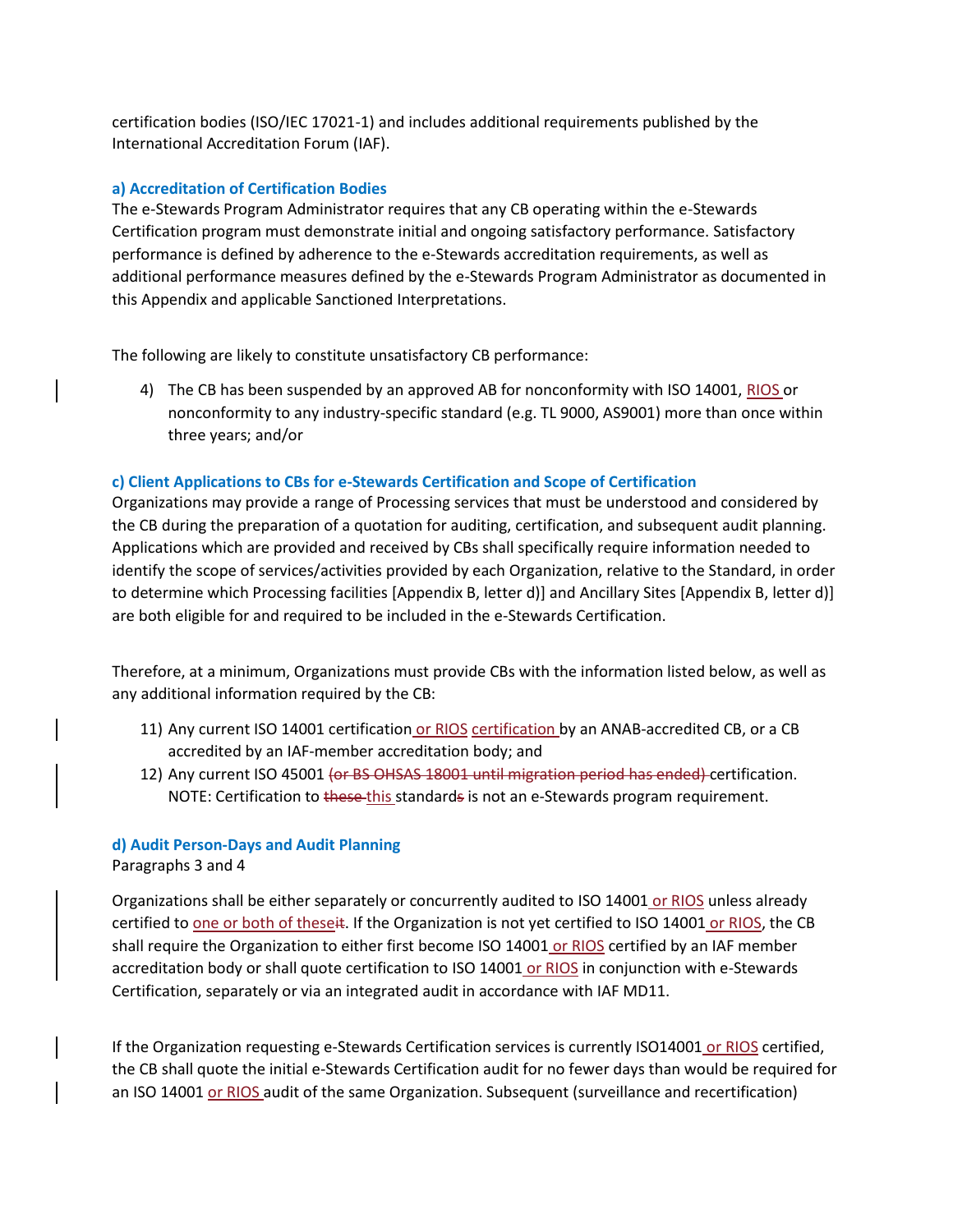audits may follow the requirements of IAF MD11, if applicable. CBs are encouraged to respect the certifications issued by other accredited CBs, relevant to the e-Stewards Standard and certification to ISO 14001 or RIOS. Objective evidence of current certification to ISO 14001 or RIOS by another accredited CB shall be considered in the planning of an e-Stewards audit and associated quotation for services with the intention of minimizing redundancy and maximizing value for the e-Stewards Organization.

### **g) e-Stewards Audit Reporting Requirements**

All CB audit reports shall be in the English language, and in addition to ISO 17021-1 content requirements, shall clearly indicate that each of the following critical principles were covered during all audits (including surveillance audits):

7) The additional required certifications are maintained and valid (e.g., ISO 14001, RIOS, NAID AAA); and

#### **i) Certificate Issuance**

The following process must take place (in this order) for every audit, whether initial, surveillance, transition, or recertification audit for each Organization:

1) CB shall conclude and confirm that all major and minor nonconformities have been processed in accordance with ISO 17021-1, and all other CB requirements are met; and

#### Paragraph 3

The e-Stewards Certificate issued by the CB may reference concurrent certification with ISO 14001/RIOS, or the two certificates may be issued separately.

### **j) Competence, Qualifications, and Ongoing Training of e-Stewards CB and AB Personnel on an Ongoing Basis**

e-Stewards CB audit teams shall have the following competencies:

- Point 2 Be competent in ISO 14001 and RIOS: lead auditors with at least one-year experience in auditing to ISO 14001 and RIOS (if RIOS is the environmental management system chosen by the organization); and
- Point 6 Have demonstrated competency in accordance with ISO/IEC 17021-1 in electrical and Electronic Equipment and Recycling industries; and

The e-Stewards CB program managers, technical review personnel, and e-Stewards Certification decision-maker shall:

**Possess and apply knowledge of the current version of the e-Stewards**® program requirements, the current and revised e-Stewards Standards and Sanctioned Interpretations, the environmental management system requirements of ISO 14001 and, RIOS if applicable, and Recycling and electronics Recycling in particular; and